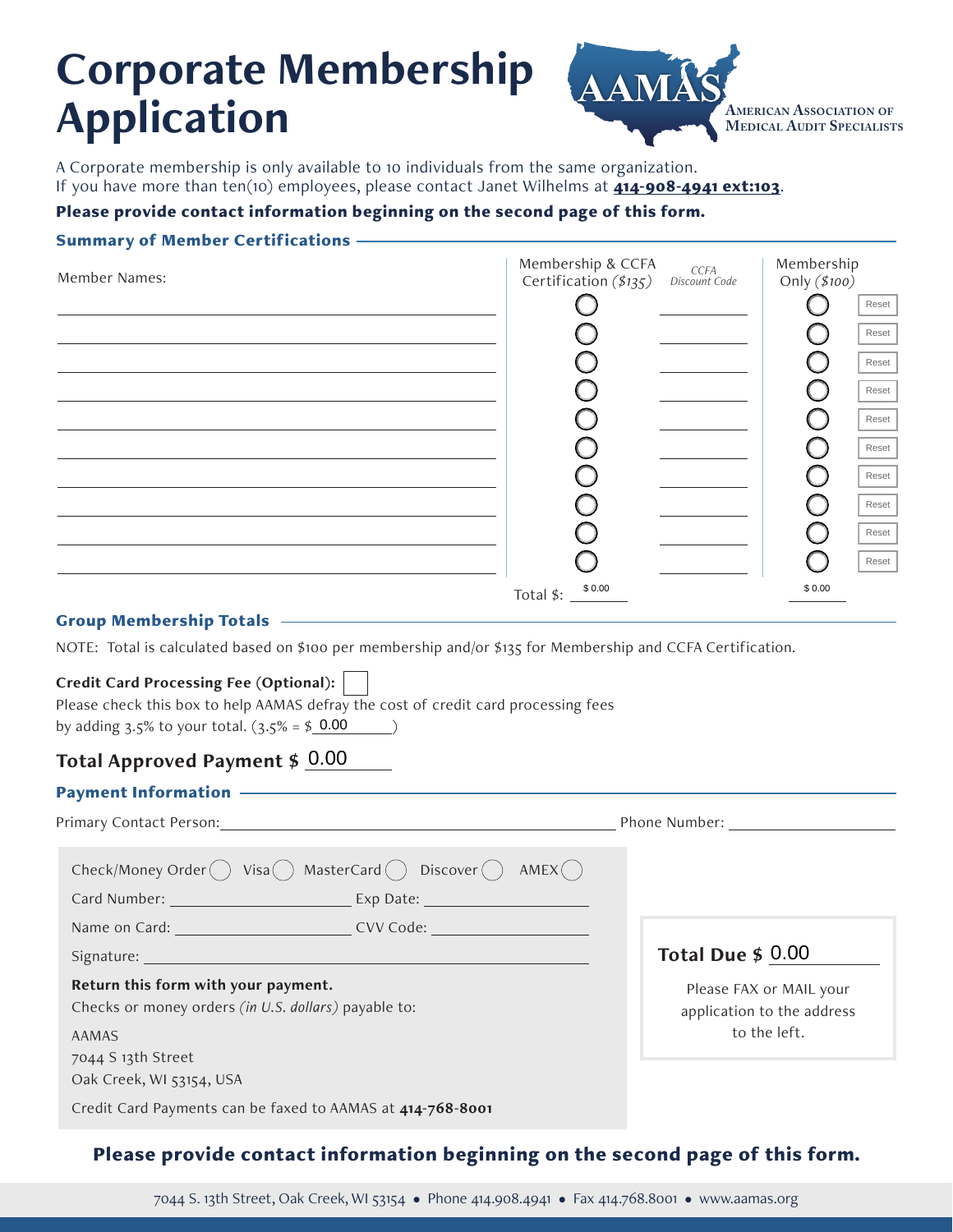| Group Membership Totals ———————————————————————————————————                                                                                                                                                                    |  |       |  |
|--------------------------------------------------------------------------------------------------------------------------------------------------------------------------------------------------------------------------------|--|-------|--|
| Member 1:                                                                                                                                                                                                                      |  |       |  |
| Name: Date: Demonstration of the Contract of the Contract of the Contract of the Contract of the Contract of the Contract of the Contract of the Contract of the Contract of the Contract of the Contract of the Contract of t |  |       |  |
|                                                                                                                                                                                                                                |  |       |  |
|                                                                                                                                                                                                                                |  |       |  |
|                                                                                                                                                                                                                                |  |       |  |
|                                                                                                                                                                                                                                |  |       |  |
|                                                                                                                                                                                                                                |  |       |  |
|                                                                                                                                                                                                                                |  |       |  |
| <b>Member 2:</b>                                                                                                                                                                                                               |  |       |  |
|                                                                                                                                                                                                                                |  |       |  |
|                                                                                                                                                                                                                                |  |       |  |
|                                                                                                                                                                                                                                |  |       |  |
|                                                                                                                                                                                                                                |  |       |  |
|                                                                                                                                                                                                                                |  |       |  |
|                                                                                                                                                                                                                                |  |       |  |
|                                                                                                                                                                                                                                |  |       |  |
| Member 3:                                                                                                                                                                                                                      |  |       |  |
| Name:                                                                                                                                                                                                                          |  | Date: |  |
|                                                                                                                                                                                                                                |  |       |  |
|                                                                                                                                                                                                                                |  |       |  |
|                                                                                                                                                                                                                                |  |       |  |
|                                                                                                                                                                                                                                |  |       |  |
|                                                                                                                                                                                                                                |  |       |  |
|                                                                                                                                                                                                                                |  |       |  |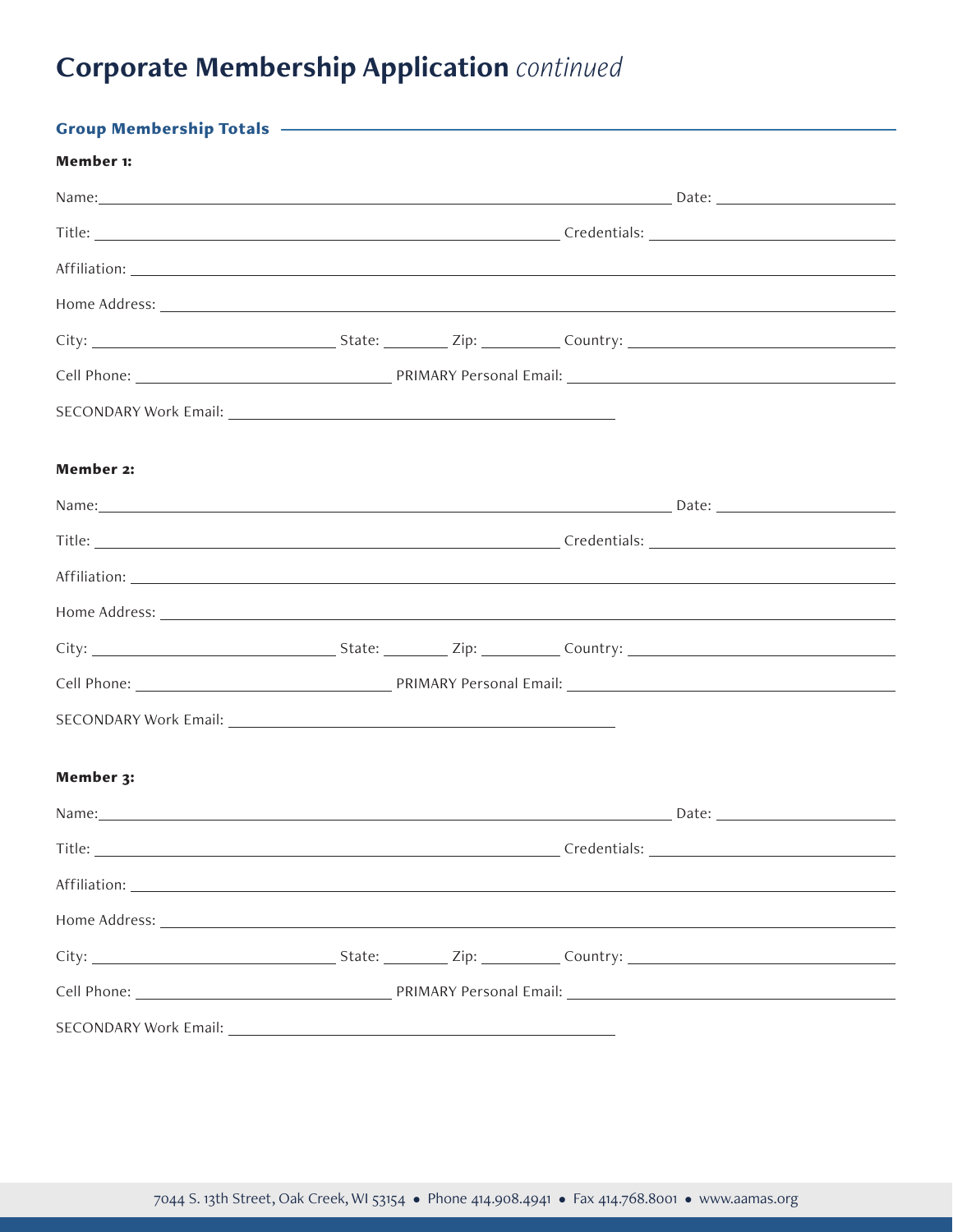| Member 4:                                                                                                                                                                                                                      |  |       |  |
|--------------------------------------------------------------------------------------------------------------------------------------------------------------------------------------------------------------------------------|--|-------|--|
| Name: Date: 2008. [2016] Date: 2016. [2016] Date: 2016. [2016] Date: 2016. [2016] Date: 2016. [2016] Date: 2016. [2016] Date: 2016. [2016] Date: 2016. [2016] Date: 2016. [2016] Date: 2016. [2016] Date: 2016. [2016] Date: 2 |  |       |  |
|                                                                                                                                                                                                                                |  |       |  |
|                                                                                                                                                                                                                                |  |       |  |
|                                                                                                                                                                                                                                |  |       |  |
|                                                                                                                                                                                                                                |  |       |  |
|                                                                                                                                                                                                                                |  |       |  |
|                                                                                                                                                                                                                                |  |       |  |
| Member <sub>5</sub> :                                                                                                                                                                                                          |  |       |  |
| Name: Date: Date: Date: Date: Date: Date: Date: Date: Date: Date: Date: Date: Date: Date: Date: Date: Date: Date: Date: Date: Date: Date: Date: Date: Date: Date: Date: Date: Date: Date: Date: Date: Date: Date: Date: Date:  |  |       |  |
|                                                                                                                                                                                                                                |  |       |  |
|                                                                                                                                                                                                                                |  |       |  |
|                                                                                                                                                                                                                                |  |       |  |
|                                                                                                                                                                                                                                |  |       |  |
|                                                                                                                                                                                                                                |  |       |  |
|                                                                                                                                                                                                                                |  |       |  |
| <b>Member 6:</b>                                                                                                                                                                                                               |  |       |  |
| Name:                                                                                                                                                                                                                          |  | Date: |  |
|                                                                                                                                                                                                                                |  |       |  |
|                                                                                                                                                                                                                                |  |       |  |
|                                                                                                                                                                                                                                |  |       |  |
|                                                                                                                                                                                                                                |  |       |  |
|                                                                                                                                                                                                                                |  |       |  |
|                                                                                                                                                                                                                                |  |       |  |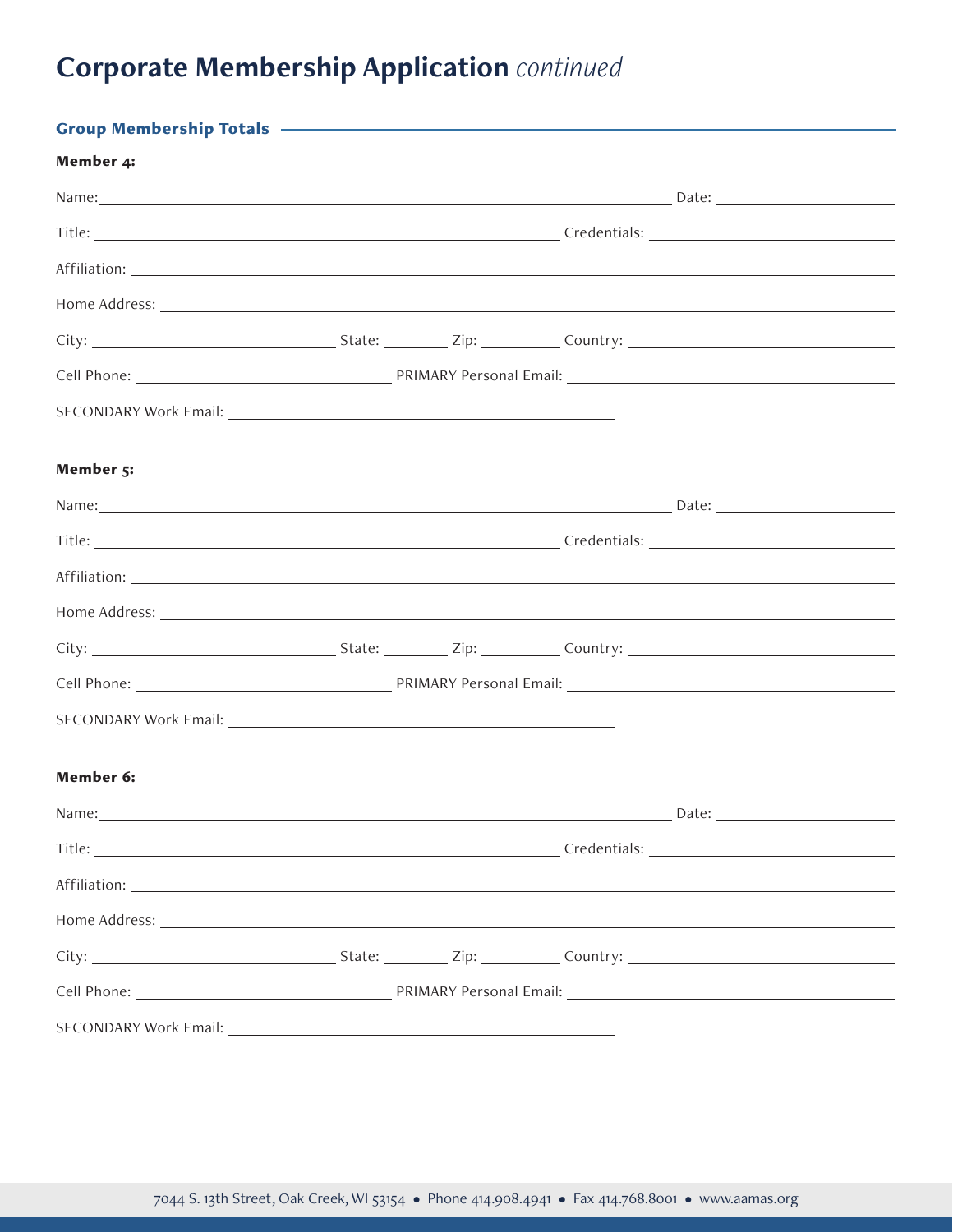| Member 7:                                                                                                                                                                                                                      |  |       |  |
|--------------------------------------------------------------------------------------------------------------------------------------------------------------------------------------------------------------------------------|--|-------|--|
| Name: Date: 2008. [2016] Date: 2016. [2016] Date: 2016. [2016] Date: 2016. [2016] Date: 2016. [2016] Date: 2016. [2016] Date: 2016. [2016] Date: 2016. [2016] Date: 2016. [2016] Date: 2016. [2016] Date: 2016. [2016] Date: 2 |  |       |  |
|                                                                                                                                                                                                                                |  |       |  |
|                                                                                                                                                                                                                                |  |       |  |
|                                                                                                                                                                                                                                |  |       |  |
|                                                                                                                                                                                                                                |  |       |  |
|                                                                                                                                                                                                                                |  |       |  |
|                                                                                                                                                                                                                                |  |       |  |
| <b>Member 8:</b>                                                                                                                                                                                                               |  |       |  |
|                                                                                                                                                                                                                                |  |       |  |
|                                                                                                                                                                                                                                |  |       |  |
|                                                                                                                                                                                                                                |  |       |  |
|                                                                                                                                                                                                                                |  |       |  |
|                                                                                                                                                                                                                                |  |       |  |
|                                                                                                                                                                                                                                |  |       |  |
|                                                                                                                                                                                                                                |  |       |  |
| <b>Member 9:</b>                                                                                                                                                                                                               |  |       |  |
| Name:                                                                                                                                                                                                                          |  | Date: |  |
|                                                                                                                                                                                                                                |  |       |  |
|                                                                                                                                                                                                                                |  |       |  |
|                                                                                                                                                                                                                                |  |       |  |
|                                                                                                                                                                                                                                |  |       |  |
|                                                                                                                                                                                                                                |  |       |  |
|                                                                                                                                                                                                                                |  |       |  |